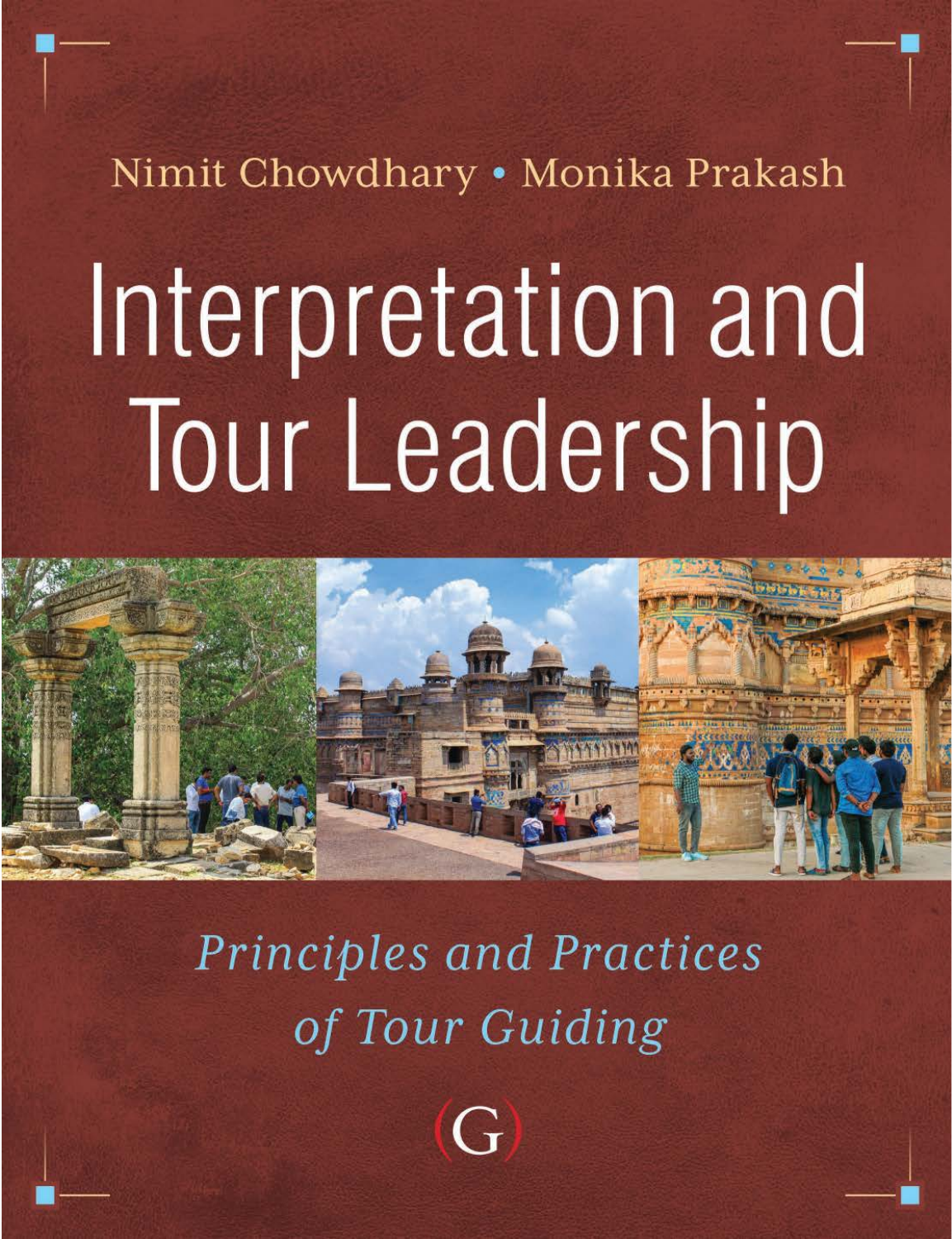## <span id="page-1-0"></span>**Interpretation and Tour Leadership**

### **Principles and Practices of Tour Guiding**

**Nimit Chowdhary and Monika Prakash**

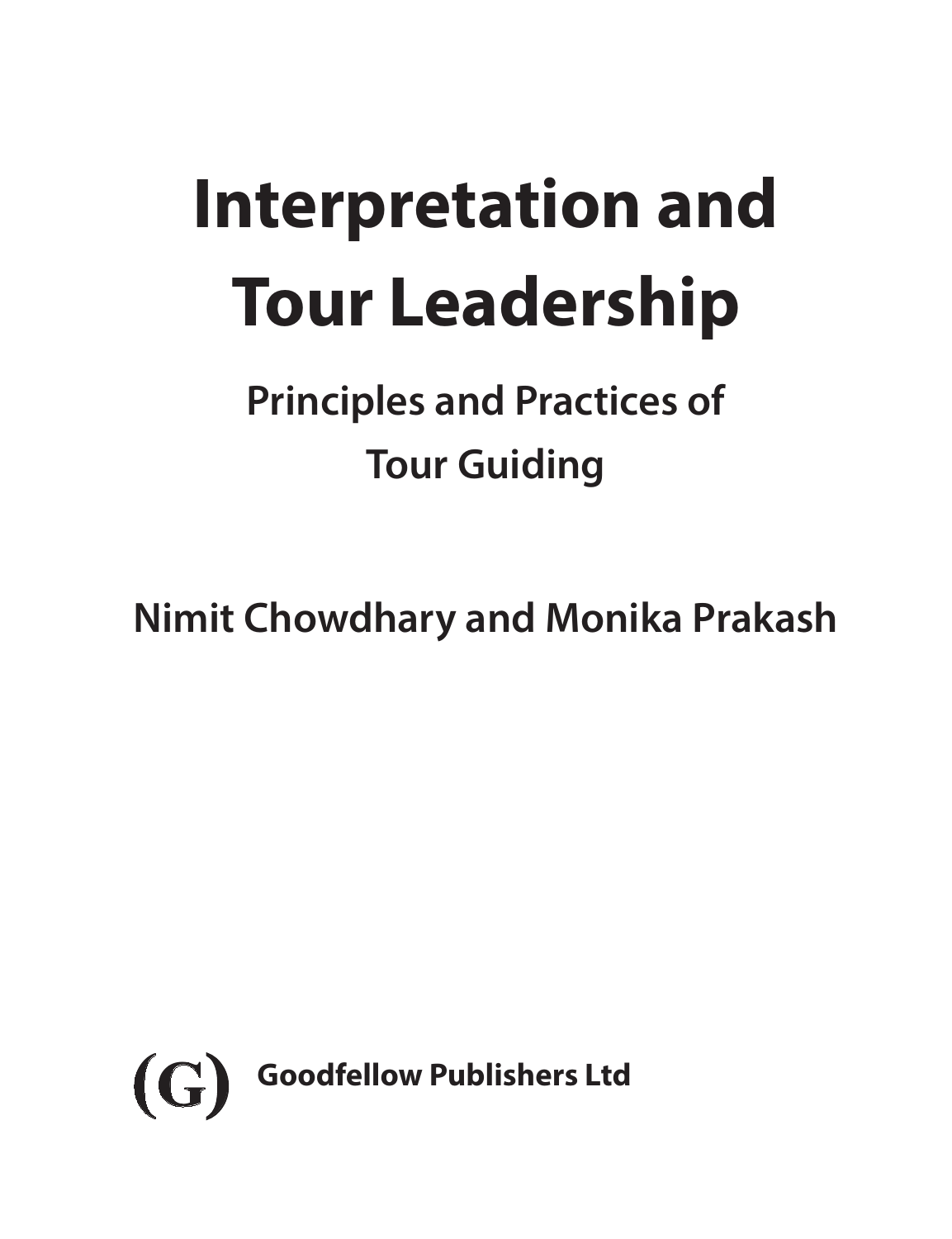<span id="page-2-0"></span>

Published by Goodfellow Publishers Limited, 26 Home Close, Wolvercote, Oxford OX2 8PS **(G)**http://www.goodfellowpublishers.com

British Library Cataloguing in Publication Data: a catalogue record for this title is available from the British Library.

Library of Congress Catalog Card Number: on file.

ISBN: 978-1-911635-97-0

DOI: 10.23912/9781911635956-4986

Copyright © Nimit Chowdhary and Monika Prakash, 2022

All rights reserved. The text of this publication, or any part thereof, may not be reproduced or transmitted in any form or by any means, electronic or mechanical, including photocopying, recording, storage in an information retrieval system, or otherwise, without prior permission of the publisher or under licence from the Copyright Licensing Agency Limited. Further details of such licences (for reprographic reproduction) may be obtained from the Copyright Licensing Agency Limited, of Saffron House, 6–10 Kirby Street, London EC1N 8TS.

All trademarks used herein are the property of their repective owners, The use of trademarks or brand names in this text does not imply any affiliation with or endorsement of this book by such owners.

 $\bigcirc$  Design and typesetting by P.K. McBride, www.macbride.org.uk

Cover design by Cylinder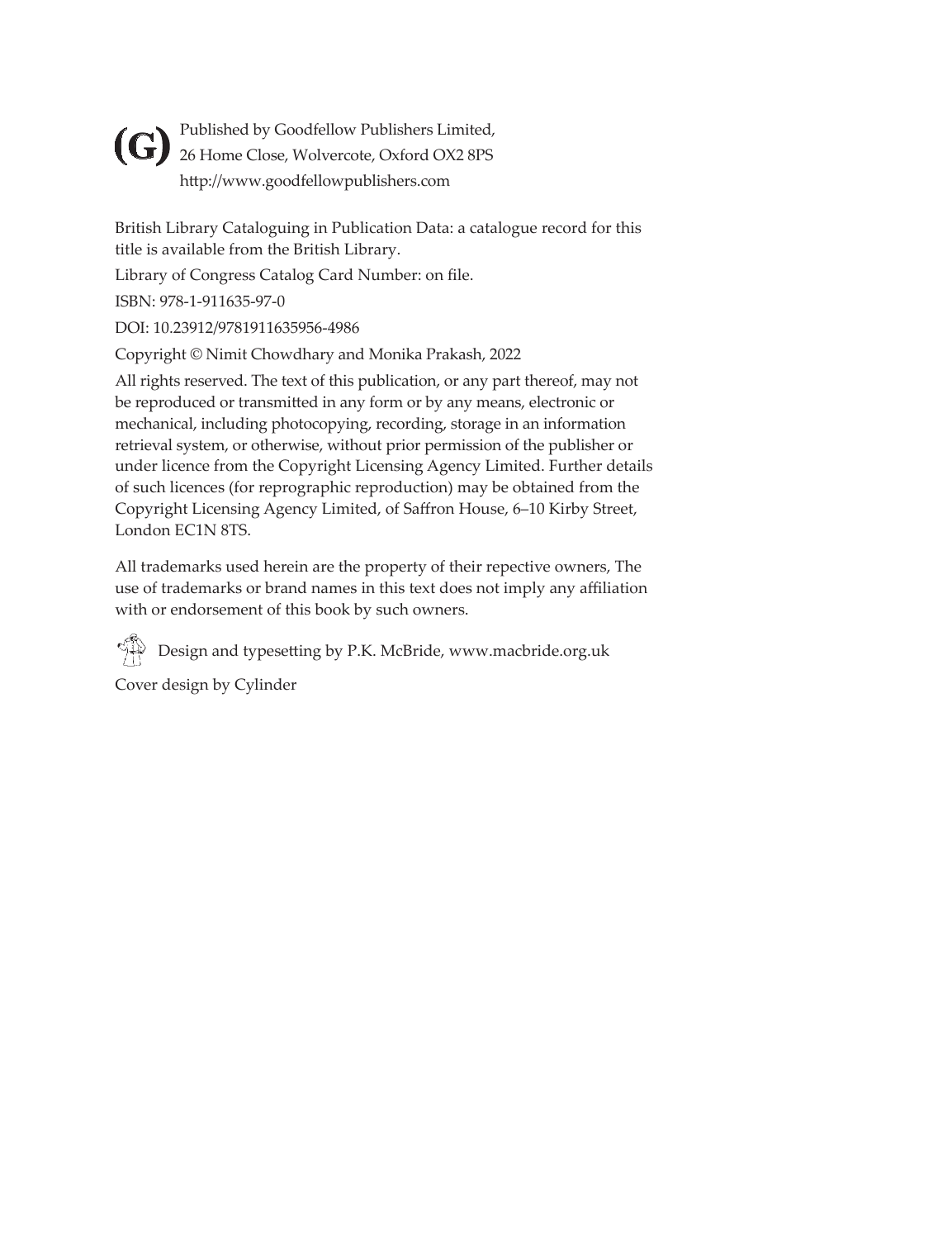#### <span id="page-3-0"></span>**Contents**

|                         | About the authors                            | $\vee$         |
|-------------------------|----------------------------------------------|----------------|
|                         | Preface                                      | vi             |
| 1                       | <b>Introduction to Tour Guiding</b>          | 1              |
|                         | Travel is a basic human need                 | 3              |
|                         | Tour guide - the mediator                    | 6              |
|                         | A brief history of tour guiding              | $\overline{7}$ |
|                         | Tour leader - guide, escort, or manager?     | 10             |
|                         | What do guests want the tour guide to do?    | 13             |
|                         | What do companies expect of a tour guide?    | 15             |
|                         | The job description of a tour guide          | 16             |
|                         | Technology and tour guides                   | 18             |
|                         | Compensating tour guides                     | 21             |
| $\overline{\mathbf{2}}$ | <b>The Tourist</b>                           | 30             |
|                         | Types of tourism                             | 32             |
|                         | Travel stages and visitor concerns           | 34             |
|                         | Challenges faced by international visitors   | 36             |
|                         | Why do visitors need a tour guide?           | 38             |
|                         | Tourists with disabilities                   | 39             |
|                         | Responsible tourism                          | 43             |
| 3                       | <b>Communication for Tour Guides</b>         | 54             |
|                         | Communication                                | 54             |
|                         | Understanding cultural differences           | 67             |
| 4                       | The Art of Interpretation                    | 81             |
|                         | Characteristics of a powerful interpretation | 82             |
|                         | Types of interpretation                      | 84             |
|                         | How to interpret?                            | 87             |
|                         | Techniques of interpretations                | 98             |
| 5                       | Planning                                     | 106            |
|                         | Research                                     | 107            |
|                         | Interpretation goals                         | 116            |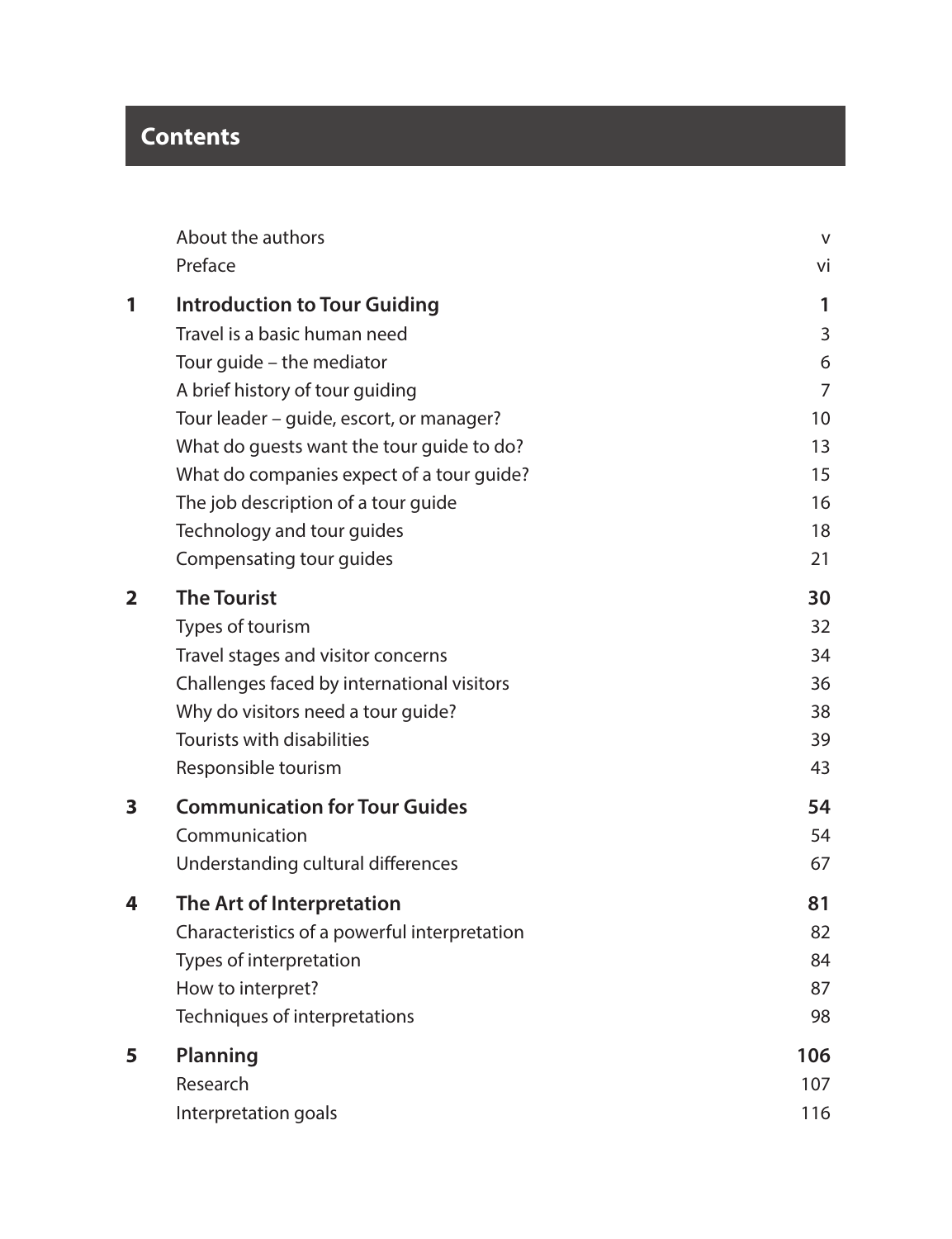<span id="page-4-0"></span>

|   | Designing                                             | 117 |
|---|-------------------------------------------------------|-----|
|   | Product development                                   | 120 |
|   | Monitoring                                            | 125 |
|   | Planning a career as a tour guide                     | 127 |
| 6 | <b>Basics of Tour Guiding</b>                         | 134 |
|   | Dos and Don'ts                                        | 135 |
|   | Heritage walks                                        | 137 |
|   | Guiding on a walking tour                             | 140 |
|   | Leading on a moving vehicle                           | 145 |
|   | Tools of the trade                                    | 149 |
|   | Things to avoid                                       | 153 |
| 7 | <b>Guiding Scenarios</b>                              | 157 |
|   | Cultural tourism                                      | 157 |
|   | Guiding a group at an archaeological site             | 160 |
|   | Guiding a group at a place of worship                 | 164 |
|   | Leading at a museum                                   | 172 |
|   | The attraction of nature                              | 179 |
|   | Nature tours                                          | 182 |
| 8 | <b>Professional Challenges while Guiding Tourists</b> | 191 |
|   | Demanding tourists and handling them                  | 192 |
|   | Handling emergencies                                  | 197 |
|   | Handling questions                                    | 200 |
|   | Leading tourists with responsibility                  | 204 |
|   | Tour leading                                          | 205 |
|   | Leading in a post-Covid scenario                      | 213 |
| 9 | <b>The Business of Tour Guiding</b>                   | 218 |
|   | Setting up a business                                 | 219 |
|   | Planning an itinerary                                 | 225 |
|   | Partners in business                                  | 232 |
|   | Legal considerations                                  | 239 |
|   | Ethics and conduct                                    | 247 |
|   | <b>Index</b>                                          | 257 |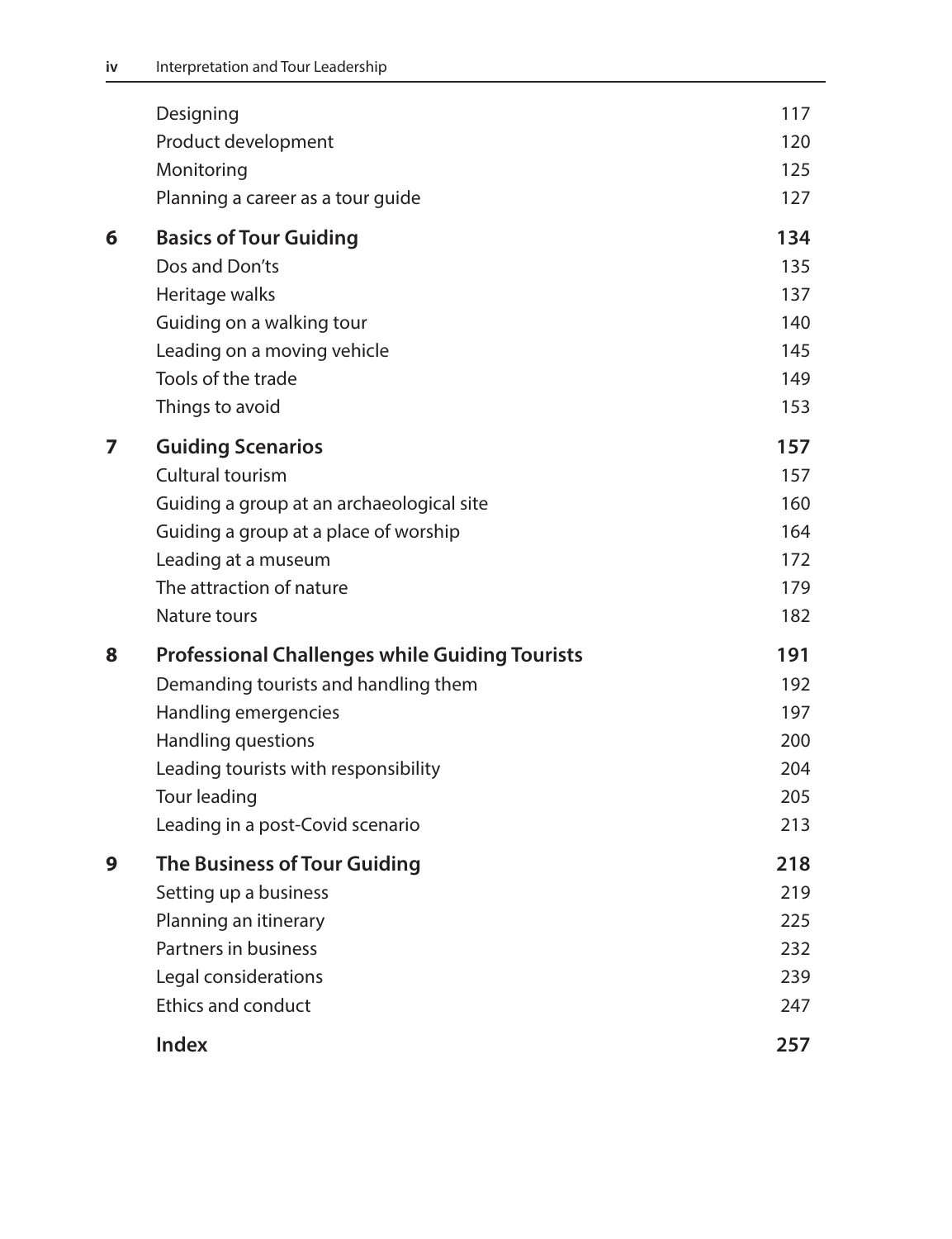#### <span id="page-5-0"></span>**About the authors**

#### **Prof. Nimit Chowdhary**

Dr Nimit Chowdhary is an engineer with, MBA and PhD in Management. He is a professor and ex-Head of the Department of Tourism and Hospitality Management at Jamia Millia Islamia (a Central University) who has more than 28 years of academic experience. He has been a full professor for 15 years. He has taught at Indian Institute of Tourism and Travel Management (Gwalior, Noida, Nellore), Mizoram University (Aizawl), Jiwaji University (Gwalior), Maharshi Dayanand Saraswati University (Ajmer), Instituto Tecnológico y de Estudios Superiores de Monterrey (México) and Shaoxing University, (P.R. China). He has also taught in Sweden, Spain and Slovenia.

He is a recipient of the AICTE Career Award for Young Teachers; SIDA Fellowship, Sweden; Guest Scholarship, Sweden; Linnaeus Palme Exchange Programme Grants, Sweden; PIMG Research Excellence Award, Gwalior; Scholars' Grant (EMTM), Erasmus Mundus, Europe, among others. He was also chosen for the prestigious LEAP programme at Oxford University. He has supervised 15 PhDs, authored eight books, edited five books and contributed more than 155 papers.

#### **Prof. Monika Prakash**

Dr Monika Prakash is a Professor at the North India Campus of Indian Institute of Tourism and Travel Management (IITTM), Noida, with the additional charge of Head of the South India Campus of the institute. She is currently leading the prestigious Incredible India Tourist Facilitator Programme (IITFP) of the Ministry of Tourism, Government of India. In addition, she is a researcher, trainer, and academic administrator.

She has a double master's in Commerce (MCom) and Management (MBA) and a PhD in Commerce.

She has published more than 45 papers and eight books. She has supervised doctoral research and led funded research from the Ministry of Tourism and ICSSR. She has presented papers and moderated/ chaired national and international conferences sessions. She has travelled extensively in and outside of the country.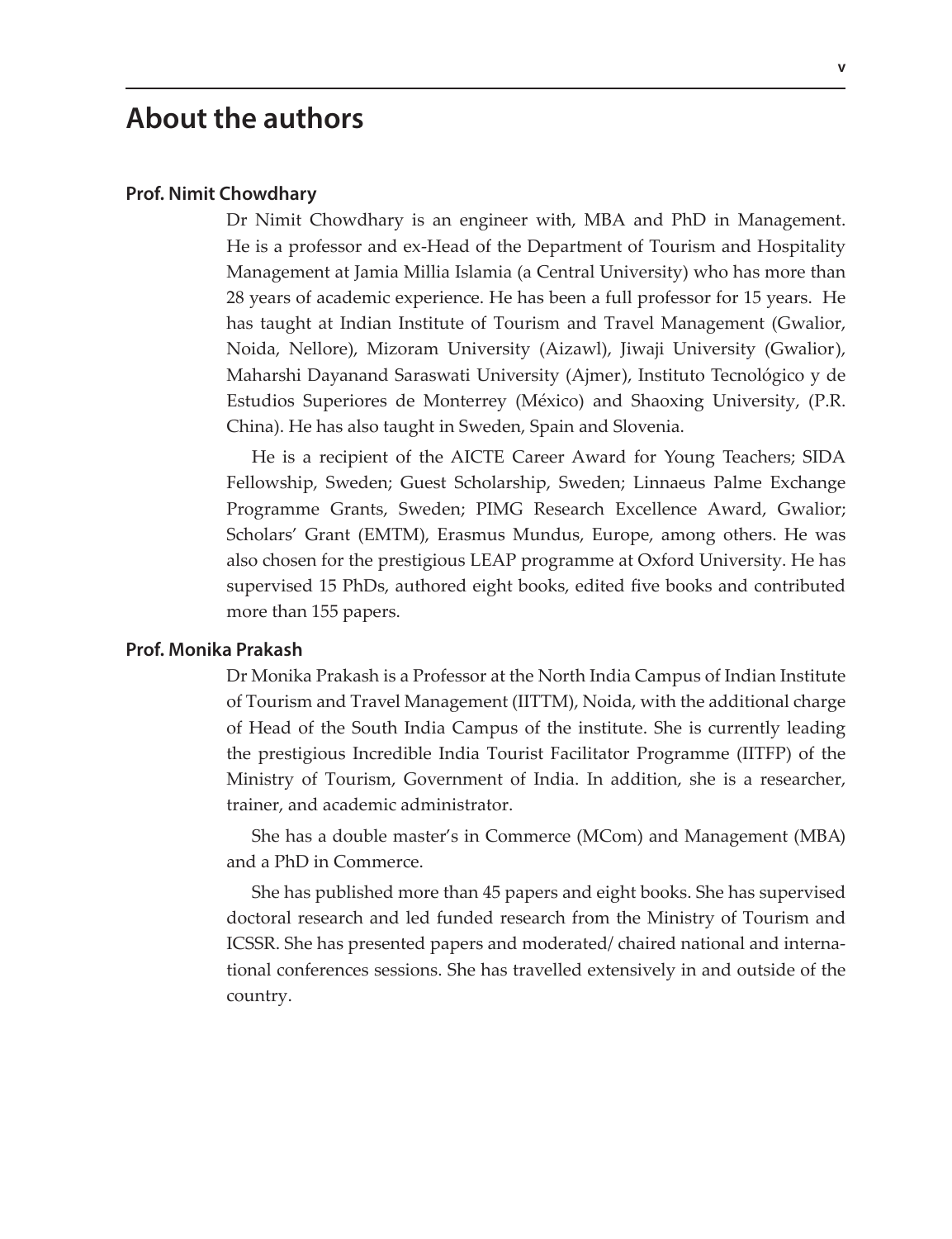#### <span id="page-6-0"></span>**Preface**

This work stands on our more than total 30 years of experience of engaging with tour guides as trainers. We have had the opportunity to engage with the various governments that wanted to roll out training programmes for tour guides as a capacity-building initiative. However, each agency had a different perspective that needed to be included in the design of training programmes. As a result, we trained more than 4500 tour guides and spent time discussing the challenges they faced. These multiple perspectives enriched our understanding of the tour guiding phenomenon. The first author also supervised two doctoral research studies and published some research on tour guide training during this period. Looking to the need of trainees, the first author wrote the *Handbook for Tour Guides* in 2013, which is more like a training manual. This book deals with various tour guiding situations and practicalities like handling demanding customers or difficult situations. In addition, the book presents for the first time the dynamics and mechanics of tour guiding that bring to fore the essential communication techniques.

Along with other colleagues, we also engaged with tour operators and DMCs to train tour managers, most of whom were licensed tour guides in India. Their role involved enlarged responsibilities of logistics and service. However, not many readings were available to support this training which necessitated another book, *Tour Leadership and Management*, in 2018 with Dr Shailja Sharma. This project was also an opportunity to reflect on the earlier book, which was clinical but had little theory to explain the underlying phenomenon. With the vocationalisation of education, tour guiding has become a significant job role in tourism economies worldwide. As a result, many university and college programmes have introduced tour guiding as a course in their curriculum. They require textbooks. Several books are available, in any case.

Freeman Tilden (1883-1980) pioneered modern heritage interpretation. He worked with the United States National Park Service and collated his understanding in the book *Interpreting Our Heritage* in 1957, one of the discipline's most authoritative texts. He shaped the tour guiding profession by articulating his famous six principles of interpretation which suggested that interpretation is an art and not just sharing of information. Moreover, the primary purpose of interpretation is not instruction but provocation. He famously quoted, "Through interpretation, understanding; through understanding, appreciation; through appreciation, protection." In 1990, Marc Mancini made an early attempt to author a book that comprehensively covers the subject. He authored *Conducting Tours: A Practical Guide*. Divided into ten chapters, it begins with valuable information about guiding, escorting, and tour planning. Next, it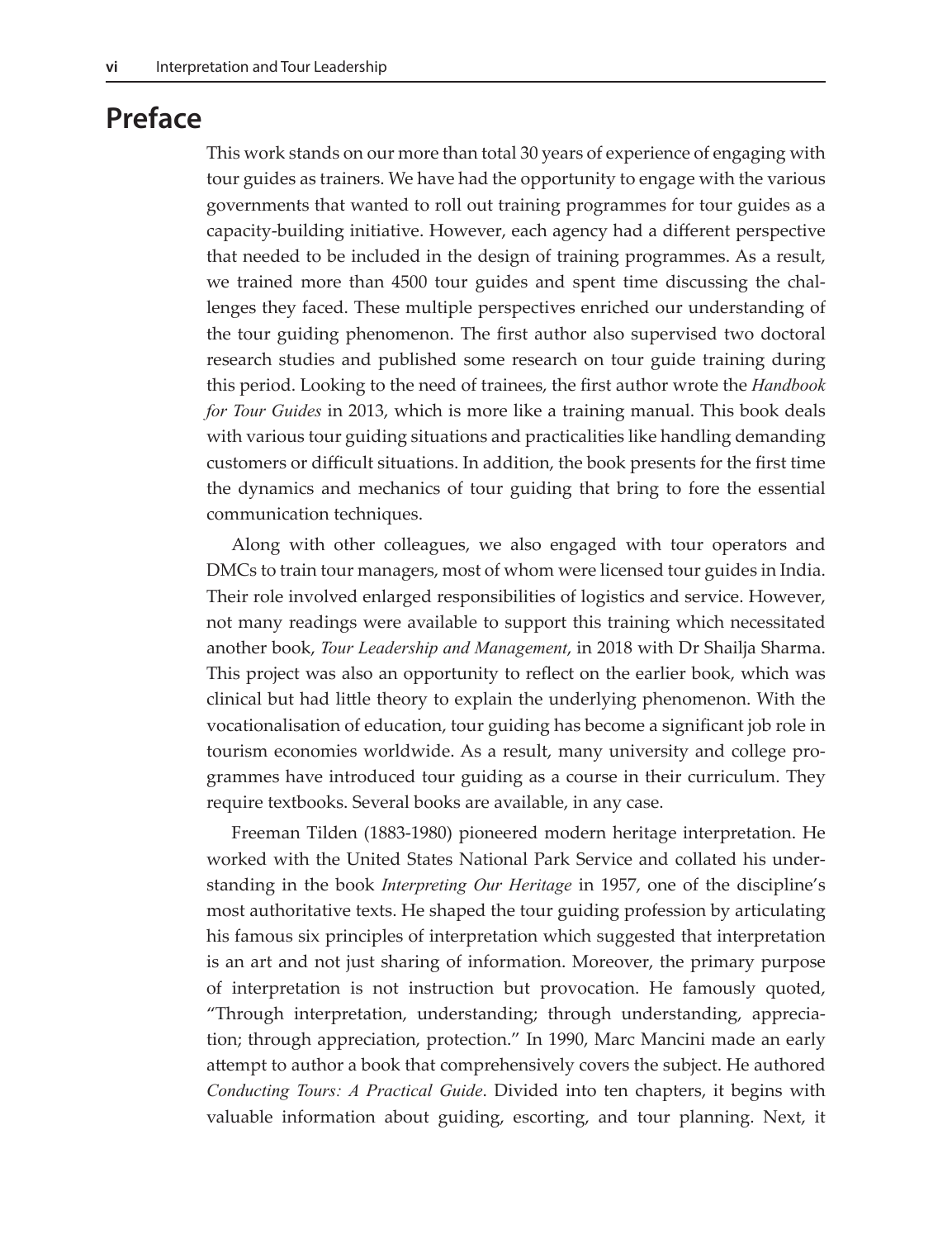<span id="page-7-0"></span>discusses subtler topics such as guide commentary, 'tricks' for effective touring, psychology of group behaviour, successful itineraries, and ethical challenges presented to tour leaders.

Another pioneer was Sam H Ham of the University of Idaho, who extended Professor William J. Lewis' (University of Vermont) concept of thematic interpretation to heritage interpretation. He formally presented the thematic approach in his 1992 book *Interpretation: Making a Difference on Purpose*,. He introduced the famous TORE (Thematic, Organised, Relevant and Enjoyable) model. Since then, this book has been standard reading for many interpretations and interpretive tours guiding students.

However, the most popular book on tour guiding used like a textbook is Kathleen Lingle Pond's 1993 book *The Professional Guide: Dynamics of Tour Guiding*. This book, divided into 13 chapters, is more like a reference reading discussing the profession, role, and tour guiding techniques. It also dedicates discussion to the management of the tour guiding business. In 1998 Larry Beck authored *Interpretation for the 21st Century: Fifteen Guiding Principles for Interpreting Nature and Culture*. A revised edition was published in 2002. The book attempts to crystalise Tilden's principles in a handy format by highlighting 15 principles, like lighting a spark, interpreting in the information age, the importance of the story, provocation, holistic interpretation, passion, and modern tools of interpretation, among others.

As research on tour guiding became commonplace, Betty Weiler and Rosemary Black, in 2014, authored *Tour Guiding Research: Insights, Issues and Implications*. The book reviews tour guiding scholarship and research over the previous fifty years. This cogent and concise desk reference book fosters best practice and stimulates further study and research on tour guiding across various disciplines. In addition, it explores how tour-guiding theory and practice has evolved and what factors have contributed to this.

In 2020, Gulsun Yildirim, Ozlem Ozbek, Ceyhun Caglar Kilinc and Abdullah Tarinc edited *Cases on Tour Guide Practices for Alternative Tourism*. This work analyses emerging research exploring the theoretical and practical aspects of tour guides' occupational issues and their conduct in international tourism like cultural education, specialised learning, and international business. This recently published book deals with issues like branding, cultural education, gender inequality, specialised learning, sustainability, and tour guidance, among other topics.

For management of tours, *Handbook of Professional Tour Management* by Robert T. Reilly was published first in 1982. It provided professional literature covering all tour conducting and tour guiding by tour managers. A good handbook for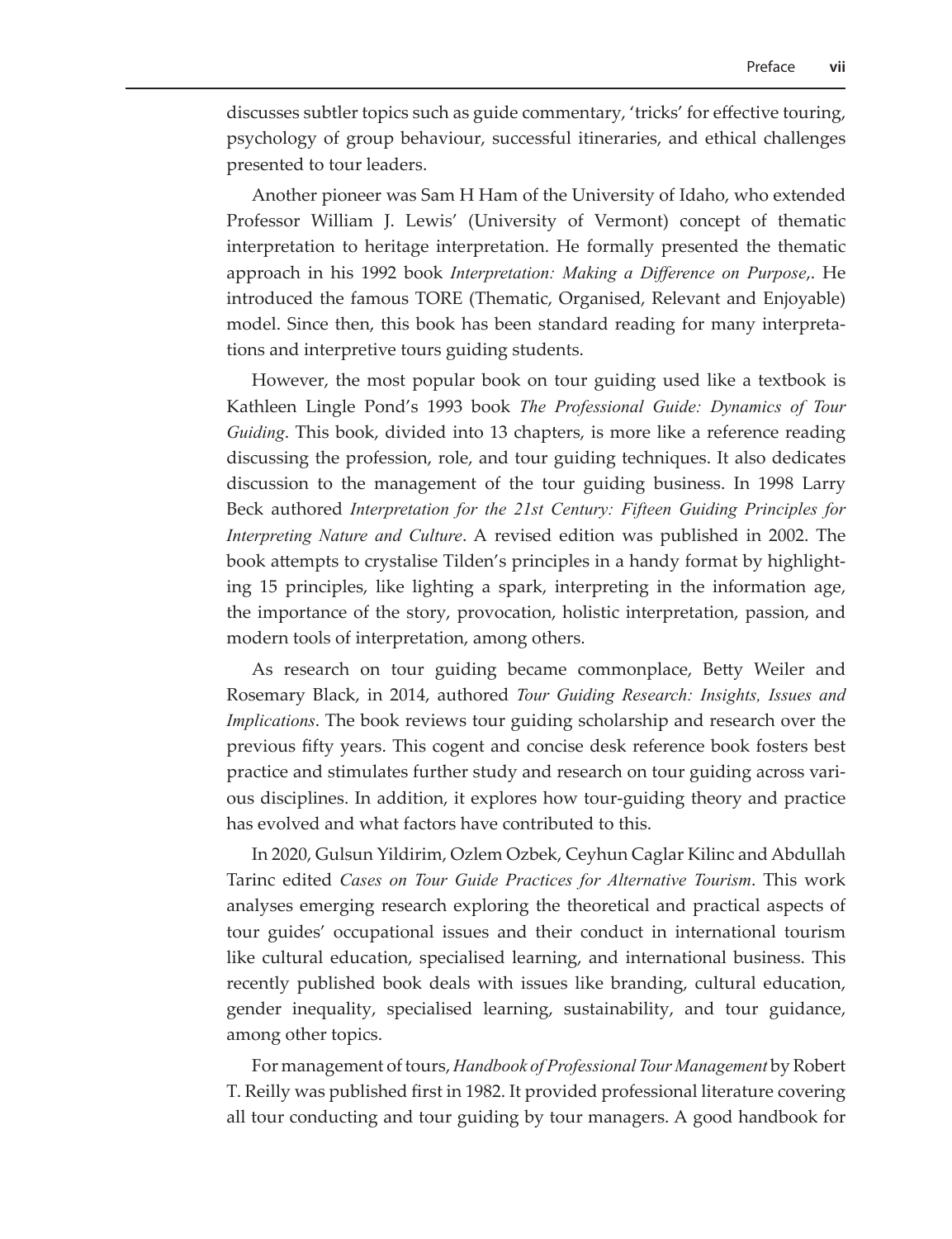<span id="page-8-0"></span>novice tour managers, it deals with planning, developing, and costing a tour, emphasising how to organise a tour from beginning to end.

*Interpretation and Tour Leadership: Principles and Practices of Tour Guiding* is positioned as a textbook to back teaching in tourism programmes. The book is intended to have a solid theoretical base. However, it will also be helpful for training programmes. While tour-guiding and tour-leadership are clinical courses, techniques need to be backed by relevant theory. Therefore, while most chapters have a sound theoretical base, some focus on transferable techniques and skills.

Like other vocations, tour guiding has also undergone many changes. Impacts of technology must be reckoned. Similarly, the Covid-19 pandemic will have far-reaching impacts on the profession. Thus, a fresh look at the profession of tour guiding is imperative. This book focuses on the job of a tour guide whose role is often expanded to include the responsibilities of a tour escort. Often these are referred to as tour leaders. The terms tour guide, tour manager, tour escort and tour leaders are different but used interchangeably in practice and different contexts. The difference is highlighted in one of the discussions. This work, therefore, touches two dimensions of the role: one, interpretation and guiding techniques (strictly for tour guides); and two, aspects of tour management that the tour leader must understand and possess the necessary skills like handling transfers, leading on day tours, and even multiple day tours where the tour leader needs to liaison with the hotel, and attractions, among others.

The role of the tour guide is clinical. The book's purpose is to back practice with the theory so that the learners have the necessary theoretical foundation for the concepts related to tour guiding. The book begins by introducing a tour guide in Chapter 1. First, the importance of tour guides in a tourism context is established. Next, it is emphasised that visitors require a mediator in an unknown destination who is invariably the tour guide. Subsequently, a brief discussion on the historical evolution of a tour guide role is presented to set a premise. A critical analysis follows this discussion to put the seemingly similar roles in perspective. Expectations of guests and other stakeholders from tour guides are the basis for crystalising the guide's job description and job specification. The chapter also brings to light the role of technology in tour guiding. Finally, it deliberates on how tour guides make money.

After introducing the need, importance, and role of a tour guide, it is essential to discuss the most important stakeholder. Chapter 2 discusses the tourists. A tour guides role envisages spending much time with the visitors and servicing their expectations. In addition, tourists in different stages of travel require support from guides. Most significantly, they are in a different cultural setting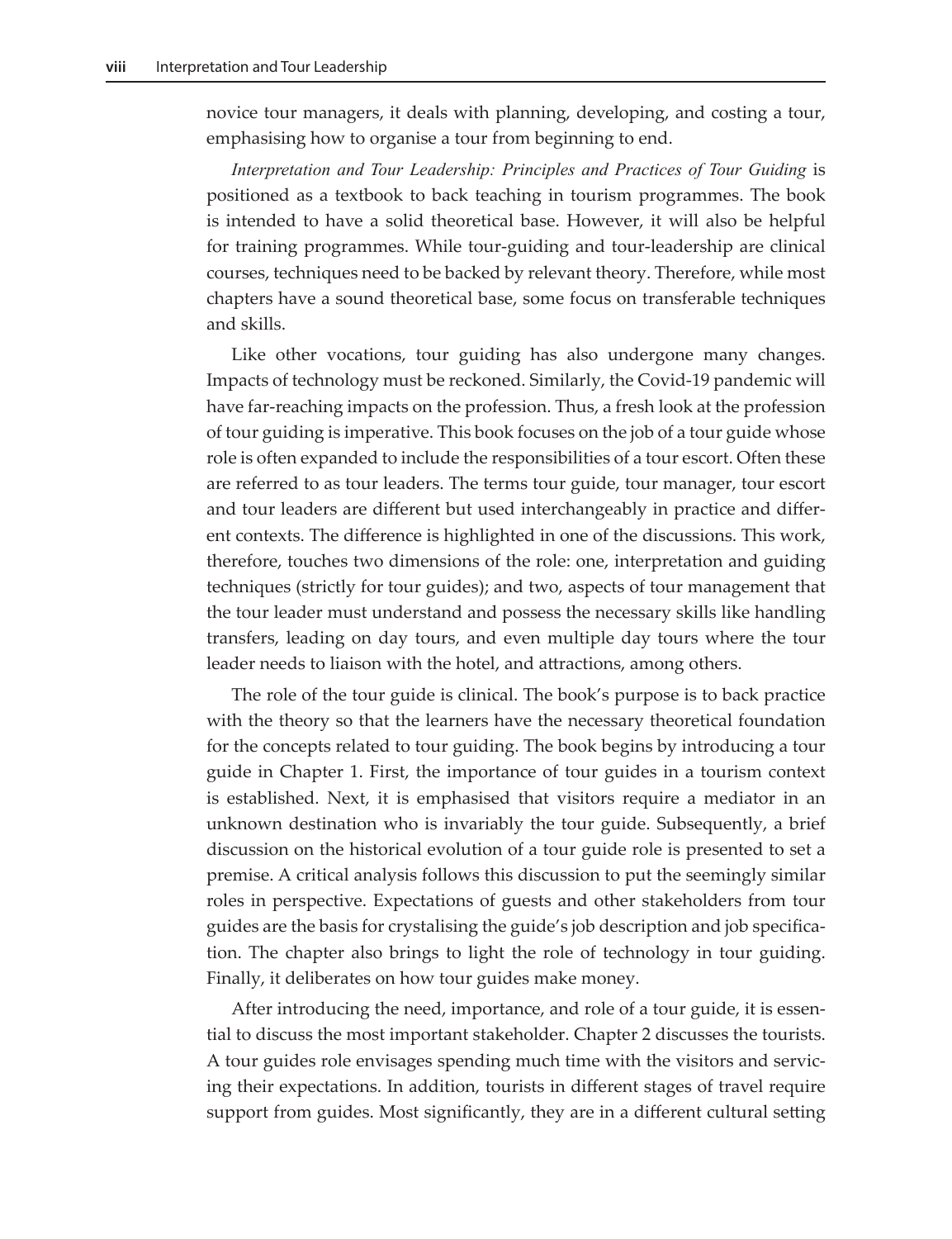<span id="page-9-0"></span>and seek guidance to negotiate. There is a discussion on responsible guiding, which deals with managing visitor impacts – environmental, socio-cultural, and economic. Guides also need to remain aware of the requirements of the limited mobility guests. These visitors are a growing segment as tourism intends to turn more inclusive.

Tour guiding is essentially communication between the guide and the visitor. Chapter 3 lays the conceptual foundation for a meaningful discussion on communication and how tour guides need to consider and prepare for each stage of the process. Another crucial thing that tour guides must understand is that the visitors are often from different cultural settings, and cultural difference plays a vital role in cross-cultural communication – both verbal and nonverbal. The heart of this book is Chapter 4 that discusses the art of interpretation. It references Tilden's principles and Sam Ham's TORE model to offer practical tips to tour guides. One of the contributions of this chapter is identifying the tools and techniques that establish the TORE principles. These include ones that we have used training tour guides. Finally, it offers practical tips for tour guiding.

A tour guide is conceptually ready for action with a basic understanding of communication and interpretation. However, on-ground tour guiding needs much planning. Chapter 5 discusses planning for interpretation by a tour guide. It rolls out the planning required by a guide. It emphasises the need for proper research to identify interpretation goals and subsequent message design for the targeted audience. A detailed itinerary is the product of such an exercise. The product also includes customary introductions and briefings. Planning also entails anticipating and addressing visitor concerns. The chapter closes with a discussion on planning a tour guide career.

Having discussed the theoretical underpinnings for interpretation planning, interpretation and interpretive narratives, Chapter 6 presents action: how the tour guides should guide visitors. In the basic format, a tour guide accompanies guests around a monument or a natural site. At a practical level, the chapter details how to walk and talk. This chapter discusses the dos and don'ts of guiding. It also details guiding on a moving vehicle while a section is devoted to the tools that a guide would require while guiding. If Chapter 4 was the heart of the book, Chapter 7 is the soul, and details how to guide tourists in different scenarios – cultural and natural. The chapter discusses how to guide at an archaeological site, religious site, museum, or nature walk.

After discussing the nuances of tour guiding, Chapter 8 focuses on professional challenges faced by tour guides. It elaborates on handling demanding guests and difficult situations. One of the critical skills required by tour guides is to handle questions. This chapter explains this in detail. Additionally, this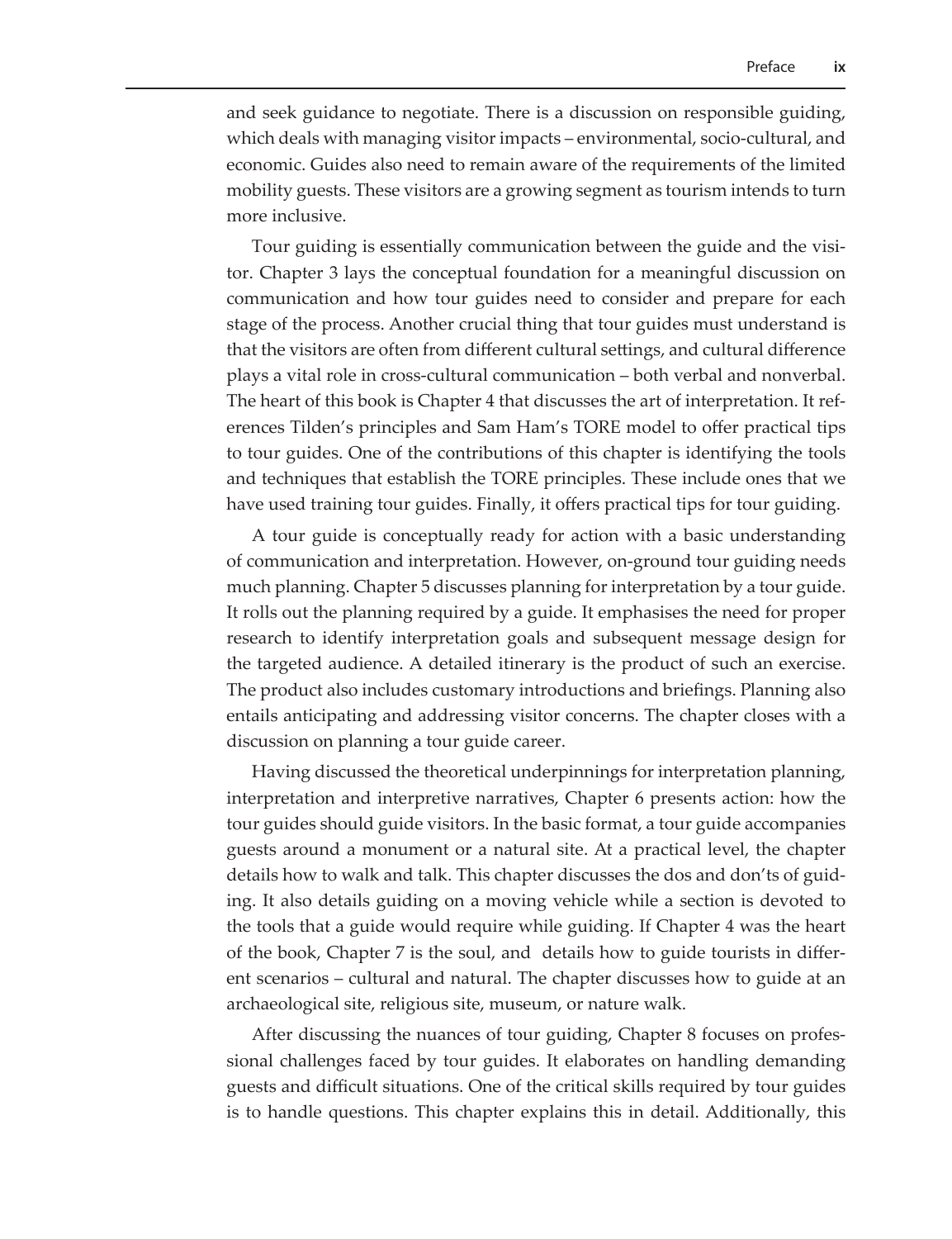<span id="page-10-0"></span>chapter discusses leading guests in a post Covid scenario. A limiting case is leading a group of visitors on multi-day tours. Guide also have the onus of leading the group responsibly.

Finally, Chapter 9 is about institutionalising the tour guiding business. It presents the various options for creating a firm. It also discusses the important stakeholders and how a tour guide may associate with them. The chapter briefly sheds light on the relevant legal framework for guiding and ethical conduct by a tour guide.

Tour guiding involves much storytelling, so this book is dotted with examples, vignettes and stories. Each chapter begins with clearly delineating the learning objectives. Then, the text is presented in a free-flowing easy to understand language. Finally, the central learning is summarised as Key Points at the end of the chapter. Keywords that came up for discussion are also revisited at the end. In addition, there are chapter-end discussion questions and activities that are intended to help learners reflect on what was discussed in the chapter.

It is also pertinent to mention that we have used the term 'tour guide' more often in the book. However, the term 'tourist guide' is popular in Europe and some other parts of the world. The two are synonymous.

As agreed with the publisher, the chapters of this book will also be available independently to readers. Thus one can customise to address their learning needs. While the text is intended as essential reading for a course on tour guiding, a combination of chapters can be used as training material for tour guide training programmes.

Any academic work is, at best, a work in progress, and there is always room for improvement. We concede that. While we have made all efforts to make this work worthwhile, we seek feedback from readers and friends to improve it further. The same would be received with gratitude. This effort is just the beginning of a long journey to improving tour guiding and interpretation qualitatively.

Happy learning!

Prof Nimit Chowdhary *Jamia Millia Islamia*, New Delhi

Prof. Monika Prakash *Indian Institute of Tourism and Travel Management*, Noida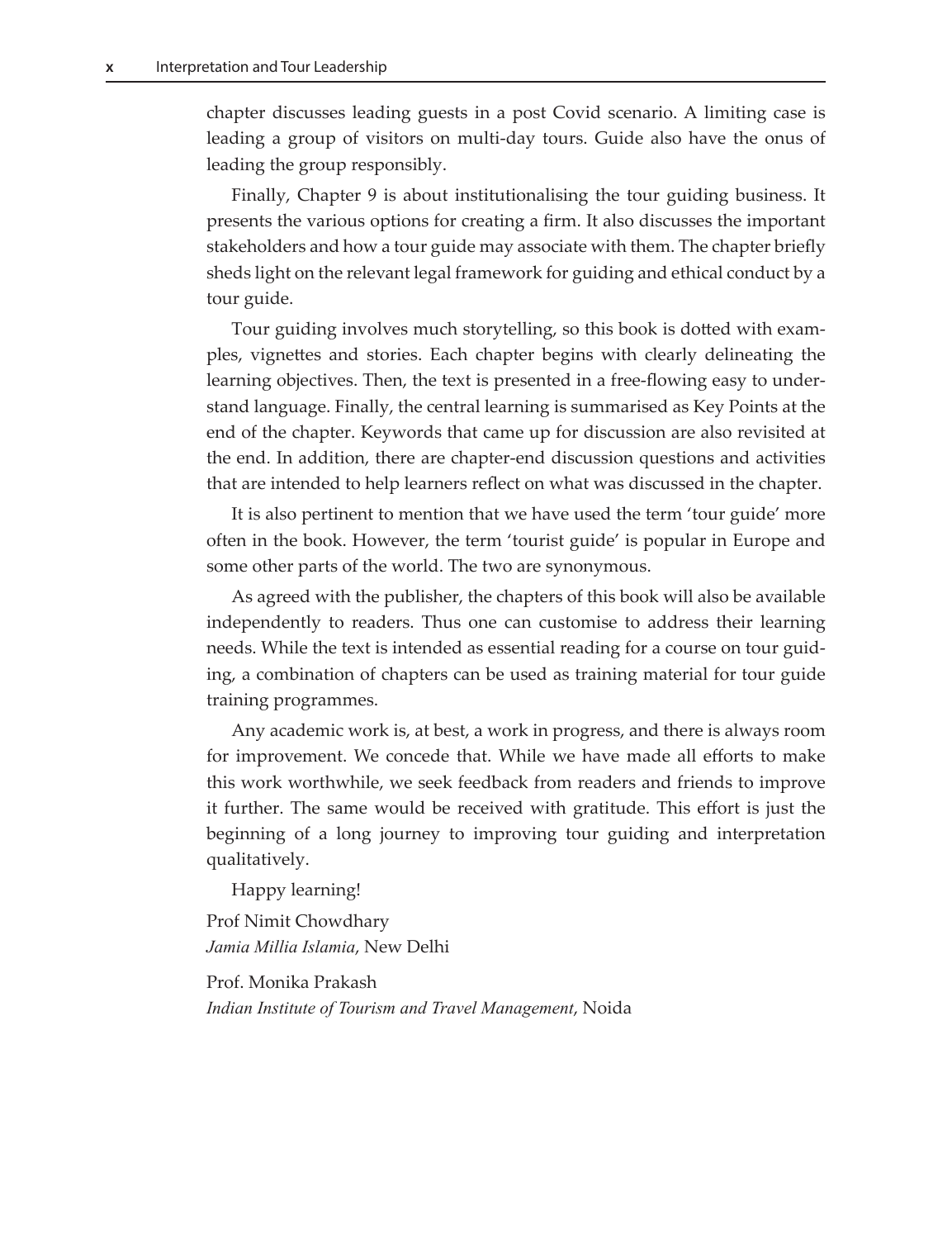#### <span id="page-11-0"></span>**Acknowledgements**

We have always believed that any work of some significance is not possible without the support of known and unknown noble influences. The Indian tradition also mandates that there is no penance for ingratitude. Therefore, it is incumbent upon me to acknowledge all such stimuli, inspirations, and backing.

First and foremost, we must acknowledge the works of many great predecessors like Freeman Tilden and Sam Ham, KL Pond, Erik Cohen, Betty Weiler and her associate researchers and the like for laying the foundation for discussion on tourist guiding. Next, we acknowledge the tour guides and managers, those foot soldiers of the trade who have suffered the most during the Covid pandemic. We have had the opportunity to train more than three thousand tour guides and managers over the last 15 years, which returned those valuable insights into this vocation and helped a great deal when we write on the subject, including this work. Many of these professionals, often referred to as Regional Level Guides (RLGs) in India, are friends and swiftly answer our queries about the trade. Further, on occasions, they have reviewed our thoughts and notes.

We must also record our appreciation for colleagues from our organisations, Jamia Millia Islamia and the Indian Institute of Tourism and Travel Management. Ramakrishna, Dr Ramesh Devrath and Dr Shailja Sharma from IITTM – the last two being our scholars, colleagues, and co-trainers in many of the training programmes that we organised on campus and outdoors. These training programmes on the ground have allowed us to interact with numerous tour guides at different stages of their careers and understand their concerns. Their inputs came in handy as we worked to make this work more clinical.

We acknowledge our considerate colleagues who bore with us at our present organisations as we devoted time to this and other academic pursuits. When the families went into a huddle during Covid restrictions, we stole some family time to be on the table reading, researching, and writing. Our parents and sons deserve an apology from us.

We must also thank our team, especially scholars at Jamia Millia Islamia, who helped us with reviews, revisions, and editing. Rohan, Pinaz, Ashraf, Khaled, Arman and the entire team deserve mention. Snigdha deserves a special mention for helping with numerous rounds of manuscript reading. RLG colleagues Rajesh PR and Govind Agarwal quickly responded to our queries.

Finally, we acknowledge with gratitude the support from the publishing team, especially Sally North, for bearing with us when it got challenging to work on the manuscript due to Covid 19.

Prof Nimit Chowdhary, Prof Monika Prakash